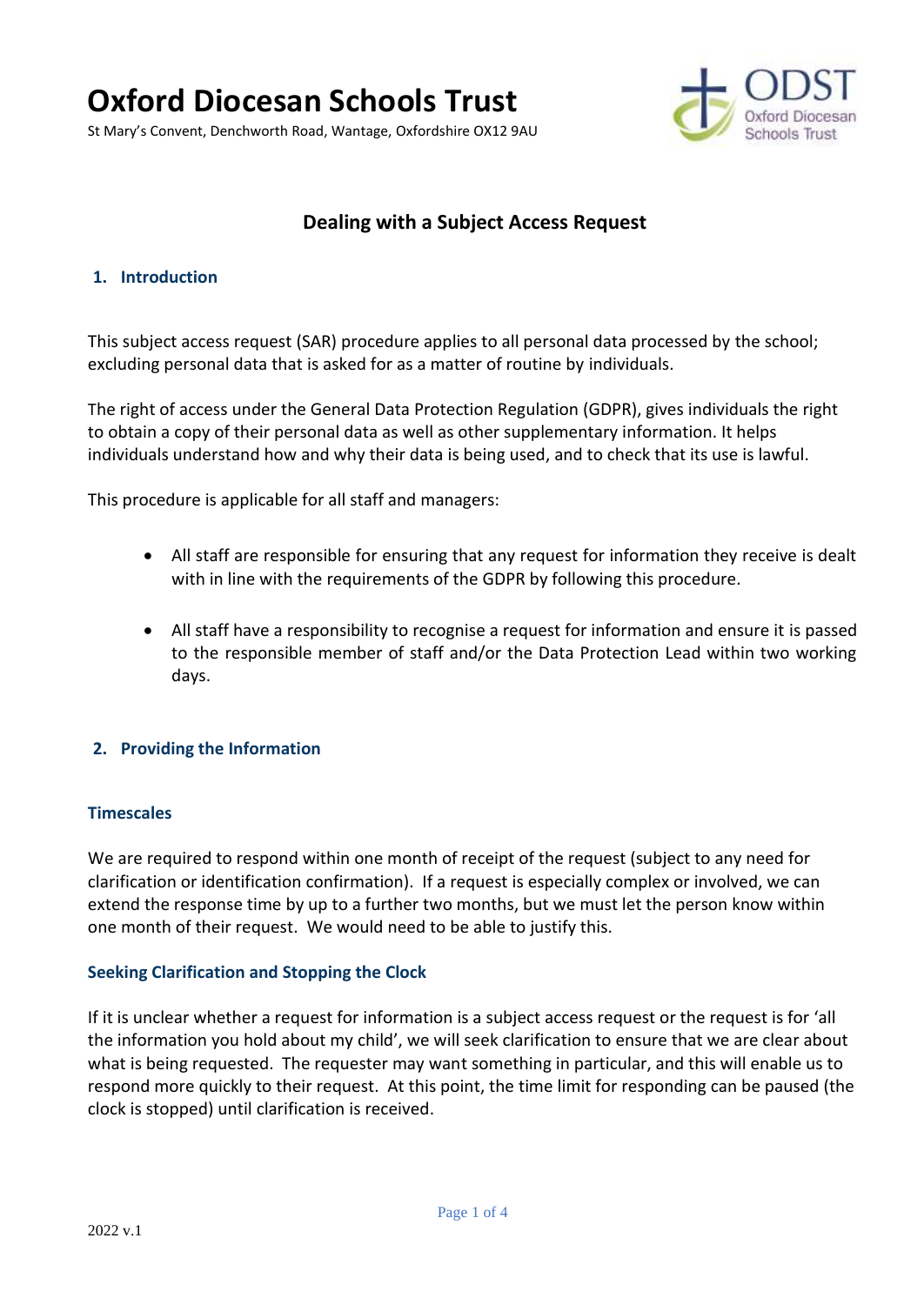#### **Free of charge**

Most subject requests will be free of charge. We will only consider making a charge for admin costs if we feel the request is manifestly unfounded or excessive. If we decide to charge a fee, we will let the individual know promptly and will not comply with the request until we have received the fee.

We are also allowed to refuse a request if we believe it is manifestly unfounded or excessive. It is important that we keep a record of why we believe this to be the case.

#### **Format**

If the request is made electronically, we are expected to provide the information in a commonly used electronic format, unless agreed otherwise. If we provide the information electronically, we need to be careful that we do not inadvertently cause a data breach by disclosing personal data that has been stored or is 'hidden' in a file or its meta-data.

#### **3. Personal Data**

An individual is only entitled to their own personal data and not to information relating to other people (unless the information is also about them, or they are acting on behalf of someone).

#### **Pupil's Personal Data**

In the case of children, the right of access is theirs, rather than that of their parents or guardian. However, a parent may exercise this right if the child is not considered to be mature enough to do so on their own behalf; or if they have their child's consent. A child is generally considered to be mature enough to understand their rights up until the age of 12, but this must be considered on a case-bycase basis.

For more details on what constitutes personal data, please see our Data Protection Policy.

#### **Supplementary Information**

In addition to a copy of their personal data, individuals are entitled to know the reasons we process their data, how long we keep it, the source (if it was not obtained from the individual) and whether we share it with other individuals or organisations.

We need to tell them about their rights which include requesting the correction of errors, erasure, restriction; as well as being able to object to our processing of their data (in certain circumstances). They also have the right to complain to the Information Commissioner's Office (ICO) if they are unhappy with how we have handled their subject access request.

A fee may be charged for providing a parent with a hard copy of their child's educational record. How much can be charged is laid down in the relevant regulations according to the number of pages provided.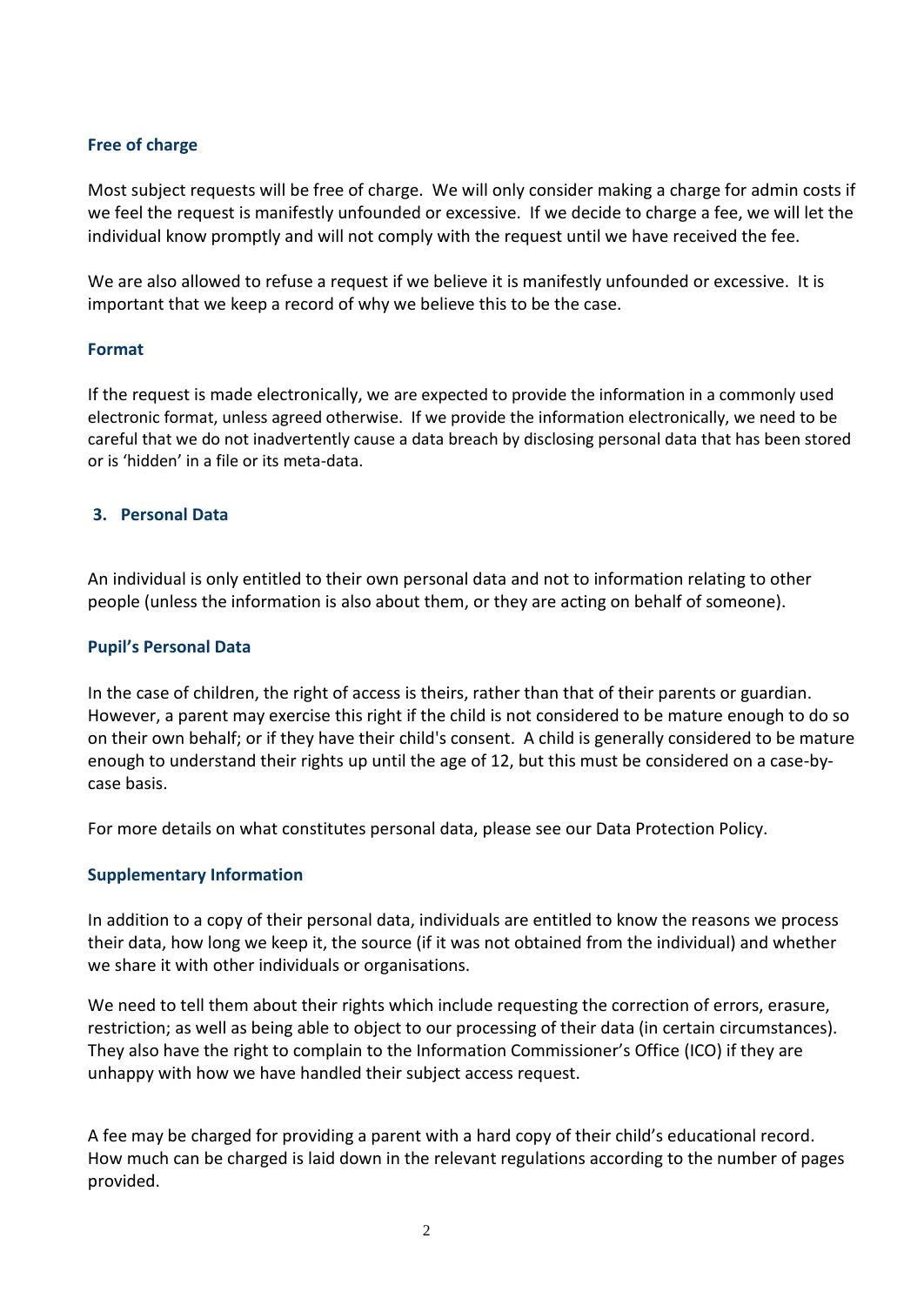#### **4. Procedure for Staff in dealing with a Subject Access Request**

As a school it is important that we deal with any subject access requests in an open, transparent and supportive way.

The objective of this procedure is to make sure that the request is received and responded to in a timely and appropriate way, and that everyone understands their role in achieving this.

#### **How can a SAR be made?**

Any member of staff may receive a subject access request, it does not have to be to a specific person or contact point. So, everyone has a responsibility to recognise a request for personal information and ensure it is passed as promptly as possible to the Data Protection Lead (within 2 working days).

The GDPR does not specify how a request has to be made. Therefore, it can be made verbally, in writing, via email or social media.

A request does not have to include the phrase 'subject access request' or mention GDPR, as long as it is clear that the individual is asking for their own personal data or that of their child. Sometimes individuals will request personal data, stating they are making a Freedom of Information (FOI) request. This is still a valid subject access request.

#### **If you receive a SAR**

You should inform the person that their request will be passed to the Data Protection Lead who will formally acknowledge their request and may seek further clarification or confirmation of identity as necessary.

#### **Your Role**

You may be required to carry out searches of any filing systems (electronic and paper) that you work with to provide copies of the personal data being requested. This needs to be done promptly as we may need to respond within a calendar month, and we always want to respond to any request as promptly as we can.

#### **Data Protection Lead's Role**

The Data Protection Lead's role will include:

- acknowledging the request and keeping the requester informed and updated throughout the process (unless this role is being undertaken by the Data Protection Officer)
- recording the request in the SAR Log and informing the headteacher
- ensuring they are confident of the requester's identity and clear about what personal data is being requested